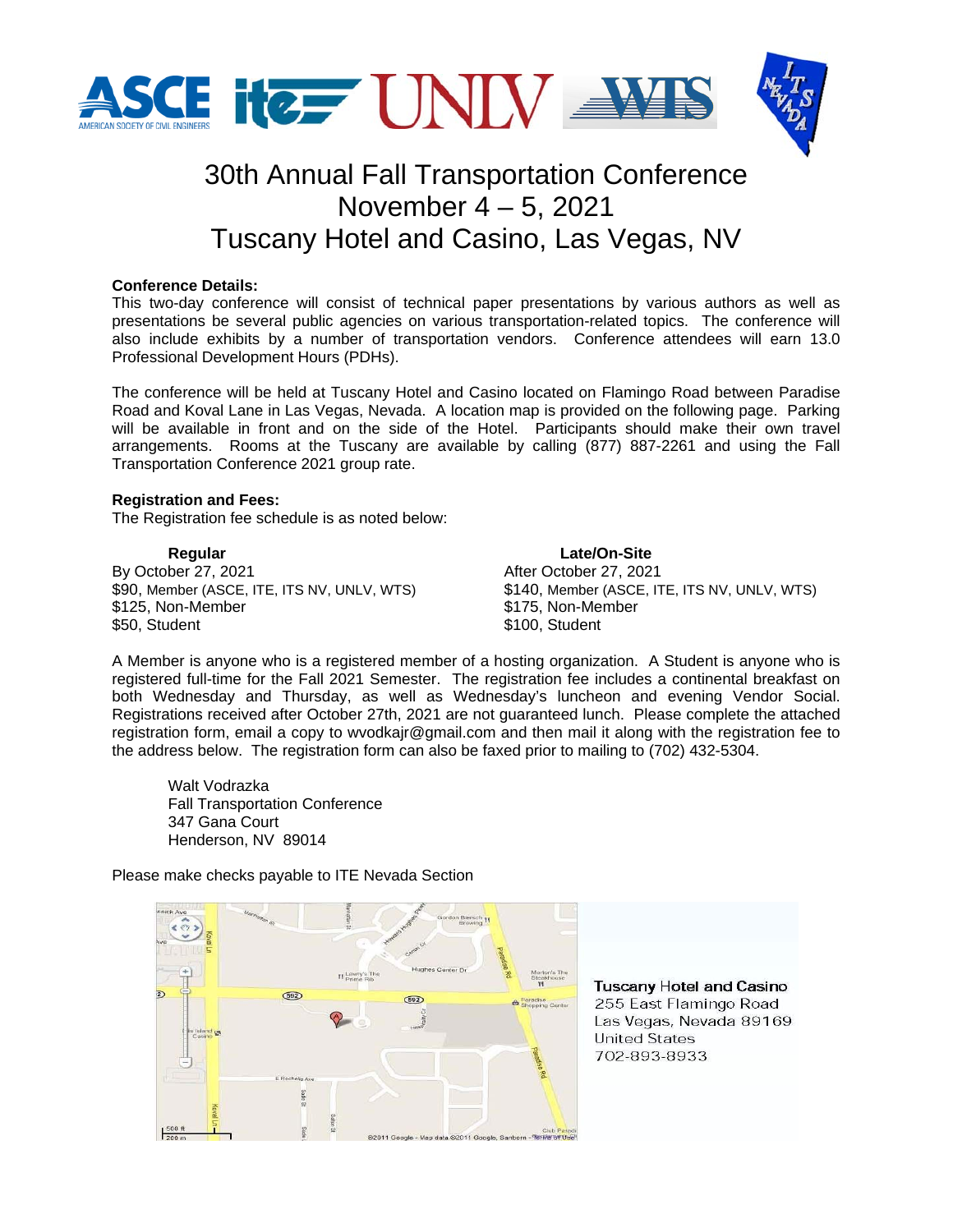

# 30th Annual Fall Transportation Conference November 4 – 4, 2021 Tuscany Hotel and Casino, Las Vegas, NV

# REGISTRATION FORM

|                                                                                                                                                                                                                                                                                                                  | State: _________________ | Zip: _______________ |  |
|------------------------------------------------------------------------------------------------------------------------------------------------------------------------------------------------------------------------------------------------------------------------------------------------------------------|--------------------------|----------------------|--|
| Telephone: ______________________________                                                                                                                                                                                                                                                                        |                          |                      |  |
|                                                                                                                                                                                                                                                                                                                  |                          |                      |  |
| Lunch Preference: (check one) _______ Vegetarian _________ Chicken ___________ Beef                                                                                                                                                                                                                              |                          |                      |  |
| Please complete and email form to wvodkajr@gmail.com or fax form to (702) 432-5304 prior to mailing.<br>Please mail completed registration form and check payable to ITE Nevada Section to the address below:<br>Walt Vodrazka<br><b>Fall Transportation Conference</b><br>347 Gana Court<br>Henderson, NV 89014 |                          |                      |  |
| Registration and Fees: (mark the fee that applies)                                                                                                                                                                                                                                                               |                          |                      |  |

**Regular Late/On-Site**<br>By October 27, 2021 **Regular** After October 27, 2021 By October 27, 2021<br>
\$90, Member (ASCE, ITE, ITS NV, UNLV, WTS) \$140, Member (ASCE, IT \$125, Non-Member \$175, Non-Member

\$140, Member (ASCE, ITE, ITS NV, UNLV, WTS) \$100, Student